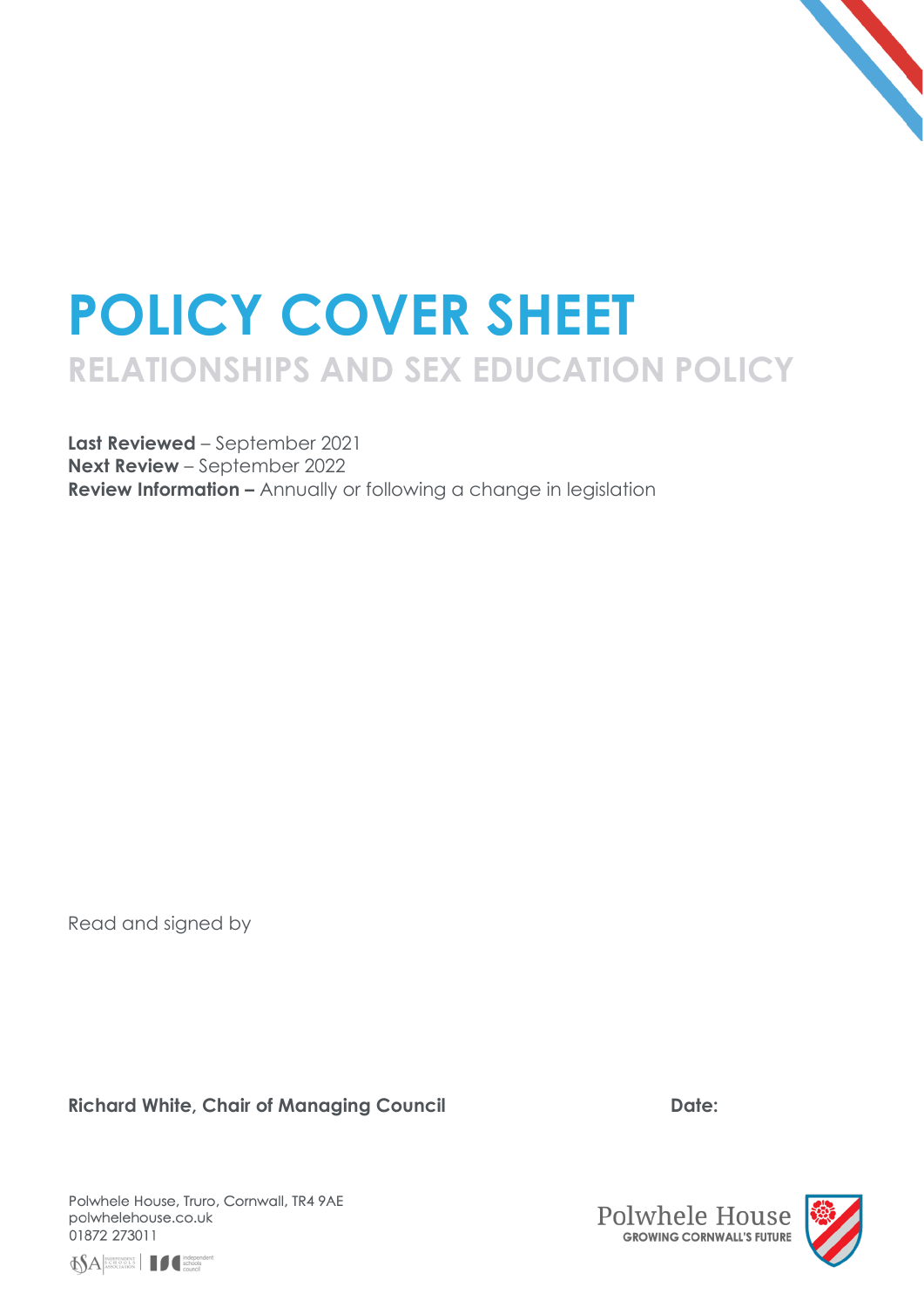# 

# **POLICY REVIEW**

#### **REVIEW JOURNAL**

| Version |           |                               | Approved   Revision Date   Description of change   | Author |
|---------|-----------|-------------------------------|----------------------------------------------------|--------|
|         | Bv        |                               |                                                    |        |
| $\vee$  | <b>HM</b> | September<br>202 <sub>1</sub> | Review with consideration for KCSiE 2021<br>update | LTE/HM |

#### **DOCUMENTS & GUIDANCE REFERED TO IN REVIEW**

| Document/Guidance                                                         | Date              |
|---------------------------------------------------------------------------|-------------------|
| <b>KCSiE 2021</b>                                                         | September 2021    |
| Relationships education, relationships and sex education and health       | April 2021        |
| education                                                                 |                   |
| Working together to safeguard children, Dec 2020                          | April 2021        |
| Sharing nudes and semi-nudes: advice for education settings working with  | April 2021        |
| children and young people, Dec 2020                                       |                   |
| Sexual violence and sexual harassment between children in schools and     | September 2021    |
| colleges, Sept 2021                                                       |                   |
| Searching, screening and confiscation, advice for school, Jan 2018        | April 2021        |
| Relationships education, relationships and sex education (RSE) and health | April 2021        |
| education: FAQs, July 2020                                                |                   |
| Relationships, sex and health education: guide for school, June 2019      | <b>April 2021</b> |
| Tom Bennett's Independent review of behaviour in schools, March 2017      | April 2021        |
| Teaching about relationships, sex and health, Sept 2020                   | April 2021        |
| Review of sexual abuse in schools and colleges, June 2021                 | <b>June 2021</b>  |
| Child Protection Policy and Procedures                                    | September 2021    |
| Confidentiality Issues for Pupils                                         | September 2021    |
| PSHE Association advice and guidance as recommended by the DfE            | September 2021    |

#### **APPENDIX INFORMATION**

Appendix Title Page





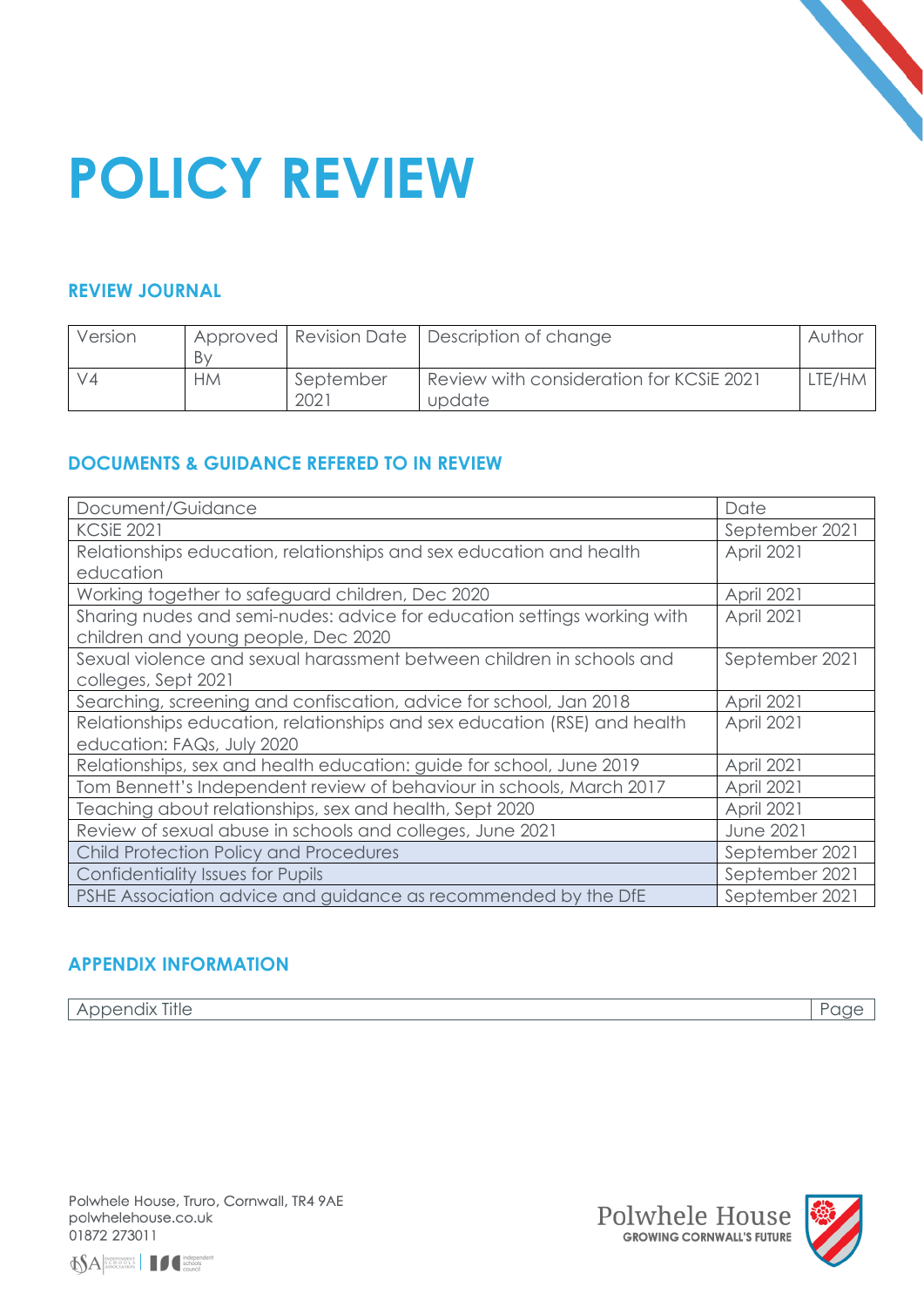### **RELATIONSHIPS & SEX EDUCATION POLICY**

*This policy should be read in conjunction with the Child Protection Policy; The Equal Opportunities Policy; the SEND Policy and the Life Skills Policy.*

#### **Introduction and Definition**

This policy applies to all pupils in the school, including EYFS.

Relationships and Sex Education is a preparation for adult life and starts in the earliest years of Polwhele House School. The curriculum covers the fundamental building blocks of positive relationships, focusing on friendships, family relationships, and relationships with other peers and adults.

Polwhele House School is committed to providing an education in personal relationships and sexuality, Relationships and Sex Education (RSE)) which is consistent with the Christian ethos of the school and which promotes the spiritual, moral, cultural and physical development of all its pupils. Within a moral framework, it encourages exploration of values and moral issues; consideration of sexuality and personal relationships; and the development of communication and decision-making skills, which will prepare for the experiences and responsibilities of adult life.

Our key aim in providing RSE throughout the school is to safeguard our pupils. During their time at this school children will learn key knowledge and skills to help keep them safe and prepare them for adult life. This will be have a positive impact on their ability to achieve and succeed to their full potential and be an active and good citizen in the future.

Pupils are taught to consider and understand, within the context of the community, society and their own values:

- Respect for themselves
- Respect for others
- Responsibility for their own actions
- Responsibility for their family, friends, school and the wider community.

This policy serves to communicate with staff, parents, visitors and pupils how RSE will be delivered at Polwhele House.

Polwhele House, Truro, Cornwall, TR4 9AE polwhelehouse.co.uk 01872 273011



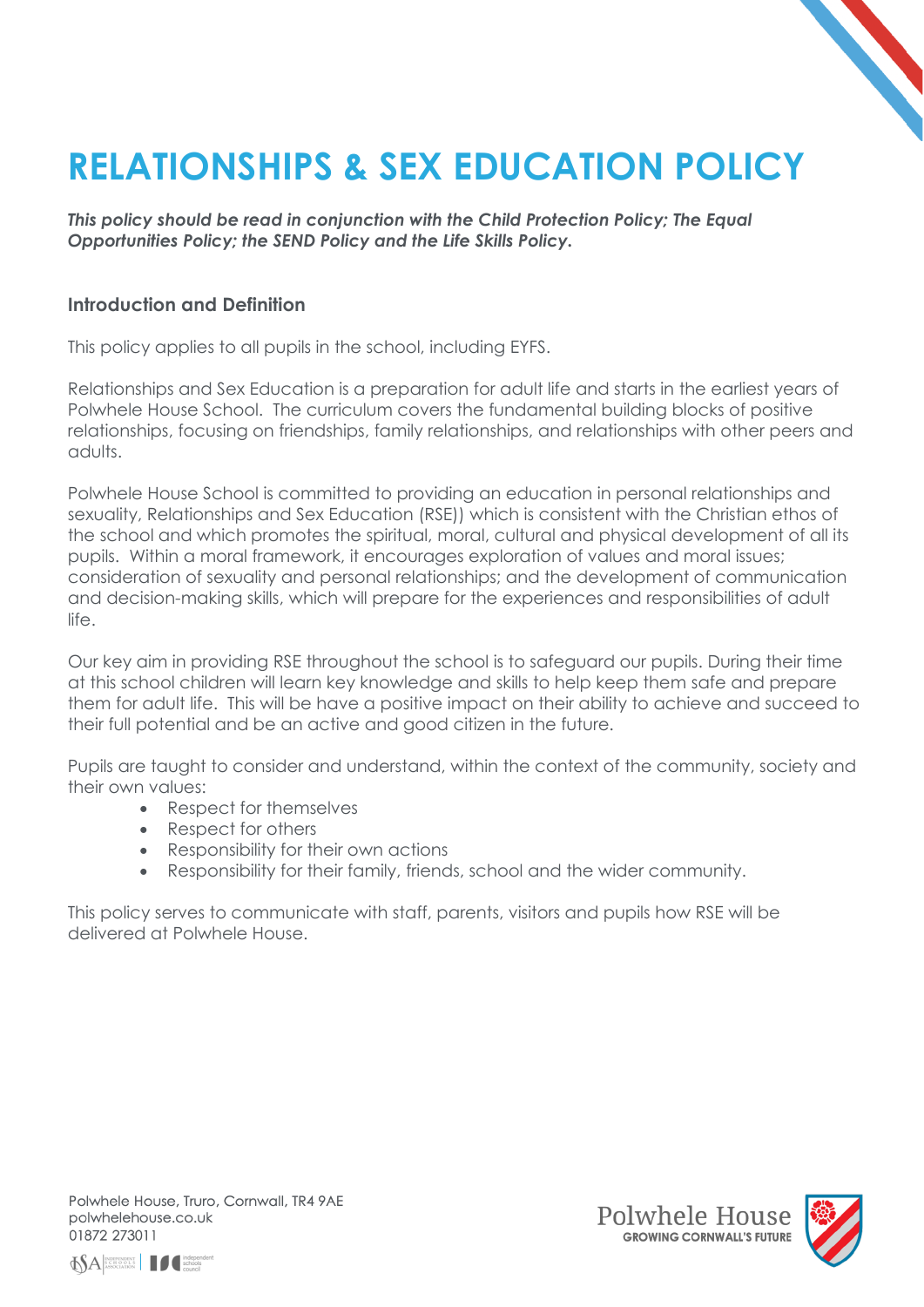

#### **Context and Aims**

The Relationships Education, Relationships and Sex Education and Health Education (England) Regulations 2019, made under Sections 34 and 35 of the Children and Social Work Act 2017 make Relationships Education compulsory for all pupils in primary education and Relationships and Sex Education (RSE) compulsory for all pupils receiving secondary education.

Whilst all the elements below are delivered as a part of this curriculum, some elements will be delivered via assemblies, in the science curriculum, in sports lessons, special school themed events and as part of the wider Life Skills curriculum. RSE teaching happens within the Life Skills timetabled lessons.

#### **RSE from Year 7**

RSE is not about the promotion of sexual activity but seeks to educate pupils about relationships, sexual health, sexuality, healthy lifestyles, diversity and personal identity whilst developing their emotional, social and cultural awareness. It involves a combination of sharing information and exploring issues and values.

After Relationships Education in the primary years, Relationships and Sex Education starts in Year 7 and will continue through the remainder of the pupils' education at Polwhele and elsewhere. We aim to help pupils develop an understanding of how they can develop healthy, nurturing relationships of all kinds – not just intimate relationships. They should learn what a healthy relationship looks like and how to recognise a good friend, a good colleague and a successful marriage or other committed relationship. It will also cover contraception, developing intimate relationships and resisting and not applying pressure to have sex. It will teach what is acceptable and unacceptable behaviour in a relationship. This will help pupils as they build relationships, to consider the positive effects of a good relationship on mental wellbeing as well as to identify when a relationship is not right and understand how they can manage in such a situation.

The aims of RSE at Polwhele House are to

- Enable pupils to begin to understand the nature of human relationships;
- Enable pupils to see the importance of marriage and stable loving relationships for bringing up children;
- Prepare pupils for the changes which will occur to their bodies, minds and emotions as a consequence of growth;
- To help pupils stay healthy and safe as they move from childhood to adulthood;
- Help to keep pupils safe from harm both on and off-line enjoy relationships and build confidence in accessing services if they need help and advice.

Polwhele House, Truro, Cornwall, TR4 9AE polwhelehouse.co.uk 01872 273011

**ISA** SCHOOLS CHOOLS SCHOOLS



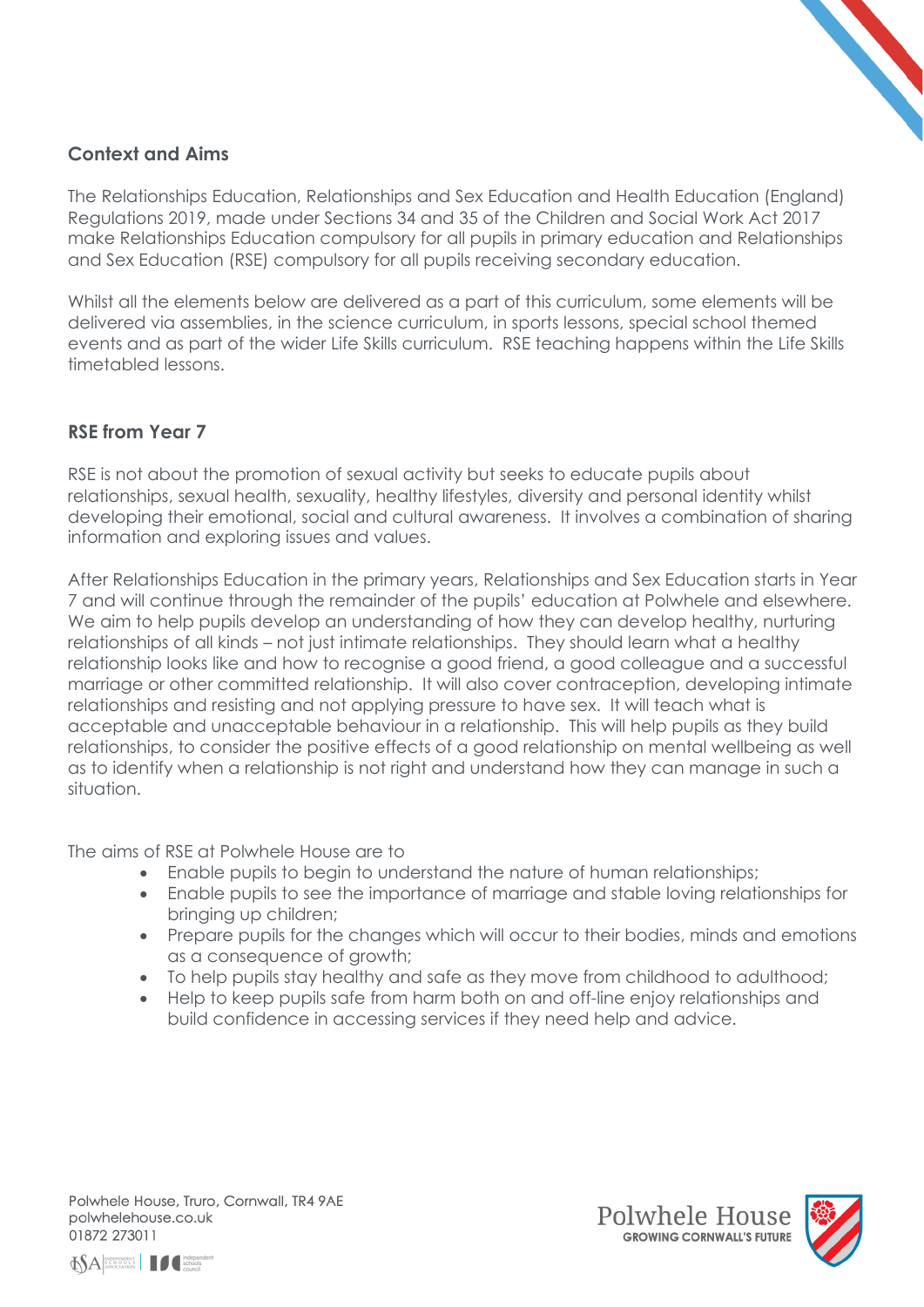#### **The Elements of RSE**

#### *Attitudes and Values*

Pupils will learn:

- The importance of values and individual conscience and moral considerations;
- The value of family life, marriage and stable, loving relationships for the nurture of children;
- The value of respect, love and care.

They will also explore, consider and gain an understanding of moral dilemmas and will develop critical thinking as part of decision-making.

#### *Personal and social skills*

Pupils will learn:

- To manage emotions and relationships confidently and sensitively;
- To develop self-respect and empathy for others;
- To make choices based on an understanding of difference and with an absence of prejudice;
- To develop an appreciation of the consequences of choices made;
- To manage conflict;
- How to recognise and avoid exploitation and abuse.

#### *Knowledge and Understanding*

Pupils will learn that humans reproduce and will develop an understanding of physical development at appropriate stages. They will also develop an understanding of the importance of being healthy in body, mind and relationships.

#### **Delivery of RSE**

RSE is a cross-curricular study and will be embedded across the curriculum. Elements of *attitudes and values* will be delivered through assemblies and RS lessons; elements of *personal and social skills* will be embedded in the Life Skills curriculum; elements of *knowledge and understanding* will be delivered in the science, sports and humanities curricula. This will be further support by the ethos and values in our wider curriculum.

In Year 9-11, some areas of the curriculum will be delivered by an outside agency. In other yeargroups, class teachers and teachers of Life Skills and science will deliver the appropriate content.





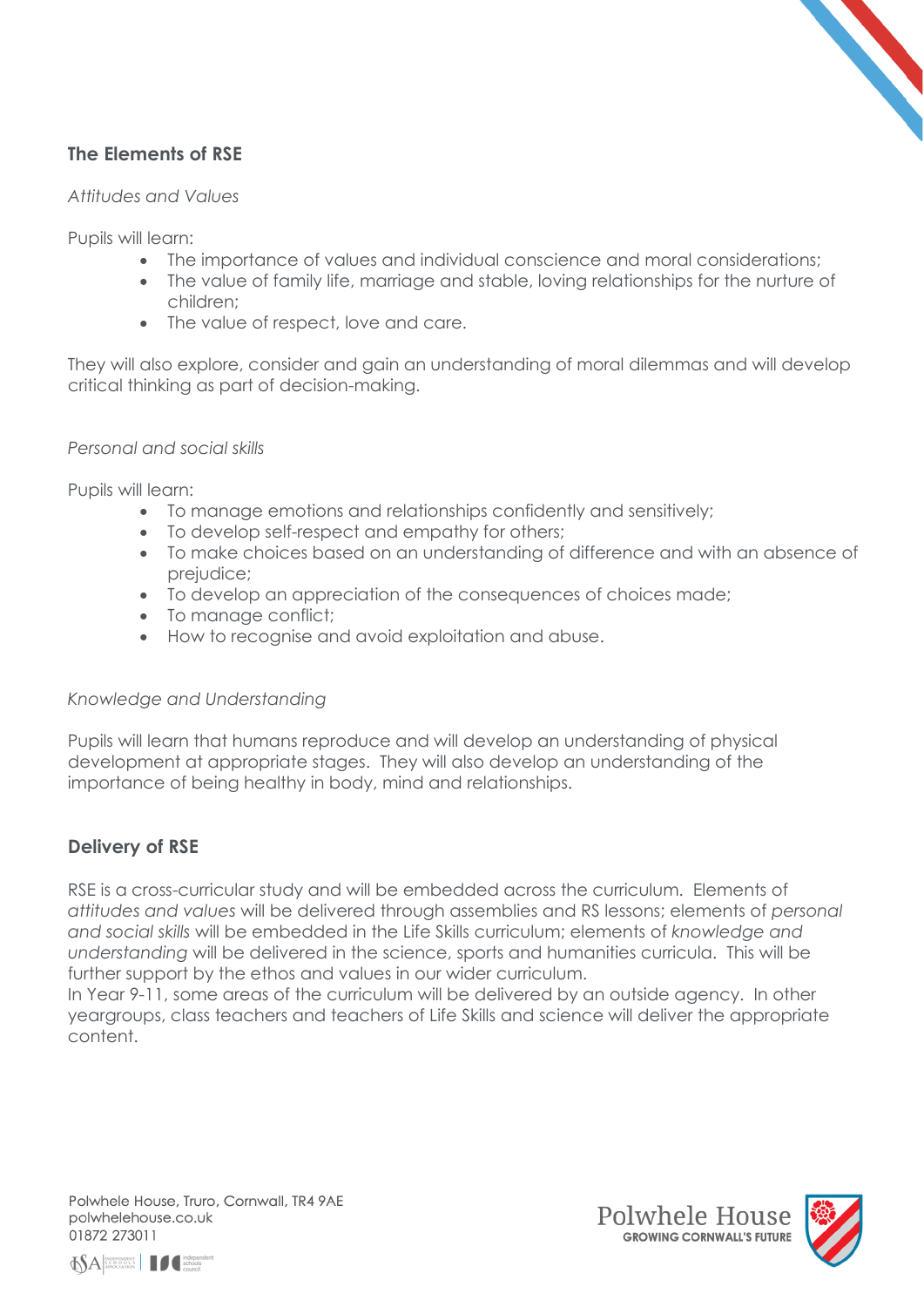

#### **RSE in the Curriculum**

Following the PSHE Association thematic models for Y1 to Y11, RSE will be taught under the headings of:

- Health & Wellbeing: Physical health and Mental wellbeing, Growing and changing, Keeping safe.
- Relationships: Families and friendships, Safe relationships

|                   | Content                                                                                                                                    |                                                                                                                                                    |  |  |
|-------------------|--------------------------------------------------------------------------------------------------------------------------------------------|----------------------------------------------------------------------------------------------------------------------------------------------------|--|--|
| Yeargroup         | <b>Relationships</b>                                                                                                                       | <b>Health &amp; Wellbeing</b>                                                                                                                      |  |  |
| Pre-prep          | Families, respectful relationships,<br>staying safe, positive friendships,<br>similarities and differences                                 | Growing and changing; body parts,<br>being healthy, feelings, keeping safe                                                                         |  |  |
| Year <sub>3</sub> | Families cont, resisting pressure,<br>respectful relationships and self-<br>respect                                                        | Healthy choices, feelings cont, staying<br>safe, resilience                                                                                        |  |  |
| Year 4            | Positive friendships, including online,<br>responding to hurtful behaviour,<br>respecting similarities and<br>differences                  | Balanced lifestyles, being healthy<br>cont, personal identity, mental<br>wellbeing, medicines and safety                                           |  |  |
| Year 5            | Friendships and peer influences,<br>feelings safe, prejudice and<br>discrimination, respectful<br>relationships                            | Staying safe and healthy, how my<br>body changes as I grow                                                                                         |  |  |
| Year 6            | Wider relationships, starting to<br>explore the concept of consent,<br>expressing opinions, respecting<br>other views, discussing issues   | Mental health, managing loss,<br>change, time and bereavement, how<br>my body change as I grow cont, drug<br>use, keeping safe                     |  |  |
| Year 7            | Diversity, prejudice and<br>discrimination, self worth, healthy<br>relationships, relationship<br>boundaries                               | Personal safety, first aid, healthy<br>routines and hygiene, puberty,<br>influences on health, how babies are<br>made                              |  |  |
| Year 8            | Discrimination cont, identity,<br>consent                                                                                                  | Mental health and emotional<br>wellbeing, body image, coping<br>strategies, alcohol and drug misuse<br>and pressures                               |  |  |
| Year 9            | Respectful relationships, conflict<br>resolution, changing relationships,<br>consent, contraception, STI's (inc.<br>external agency input) | Peer influences, substance abuse,<br>assertiveness, healthy and unhealthy<br>relationships, healthy diets and<br>lifestyle choices, first aid cont |  |  |
| Year 10           | Sexual health, delay and consent,<br>expectations, communities and<br>belonging                                                            | Mental health, safeguarding health,<br>drugs, role models and the media                                                                            |  |  |
| Year 11           | Personal values, assertive<br>communication, relationship<br>challenges and abuse                                                          | Self efficacy, stress management and<br>future opportunities, responsible<br>health choices and safety in<br>independent contexts                  |  |  |



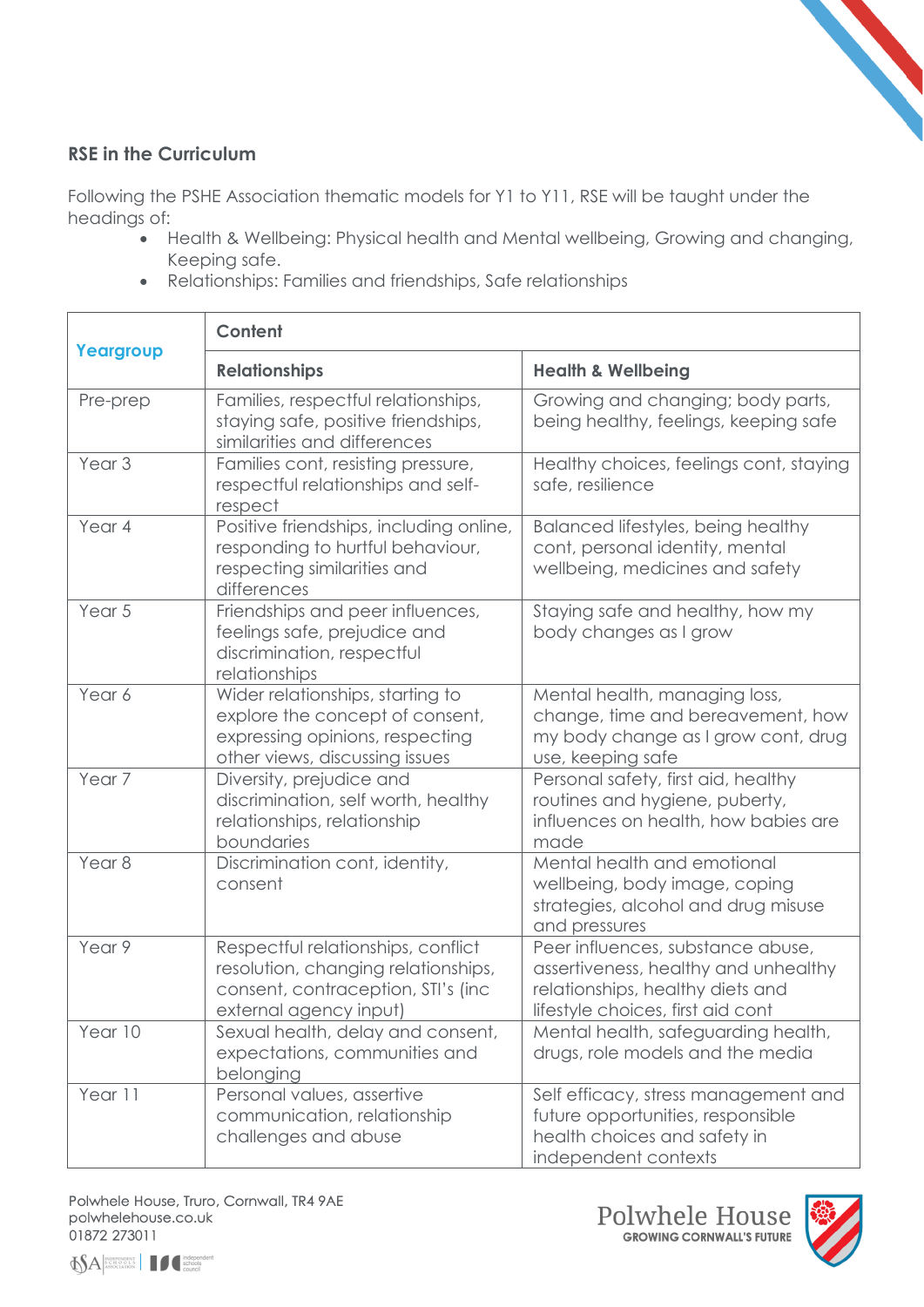By the end of Year 6, pupils should know:

#### Families and people who care for me:

- That families are important for children growing up because they can give love, security and the characteristics of healthy family life, commitment to each other, including in times of difficulty, protection and care for children and other family members, the importance of spending time together and sharing each other's lives.
- That others' families, either in school or in the wider world, sometimes look different from their family, but that they should respect those differences and know that other children's families are also characterised by love and care.
- That stable, caring relationships, which may be of different types, are at the heart of happy families, and are important for children's security as they grow up.
- That marriage represents a formal and legally recognised commitment of two people to each other which is intended to be lifelong.
- How to recognise if family relationships are making them feel unhappy or unsafe, and how to seek help or advice from others if needed.

#### Caring Friendships:

- How important friendships are making us feel happy and secure, and how people choose and make friends.
- The characteristics of friendships, including mutual respect, truthfulness, trustworthiness, loyalty, kindness, generosity, trust, sharing interests and experiences and support with problems and difficulties.
- That healthy friendships are positive and welcoming towards others, and do not make others feel lonely or excluded.
- That most friendships have ups and downs, and that these can often be worked through so that the friendship is repaired or even strengthened, and that resorting to violence in never right.
- How to recognise who to trust and who not to trust, how to judge when a friendship is making them feel unhappy or uncomfortable, managing conflict, how to manage these situations and how to seek help or advice from others, if needed.





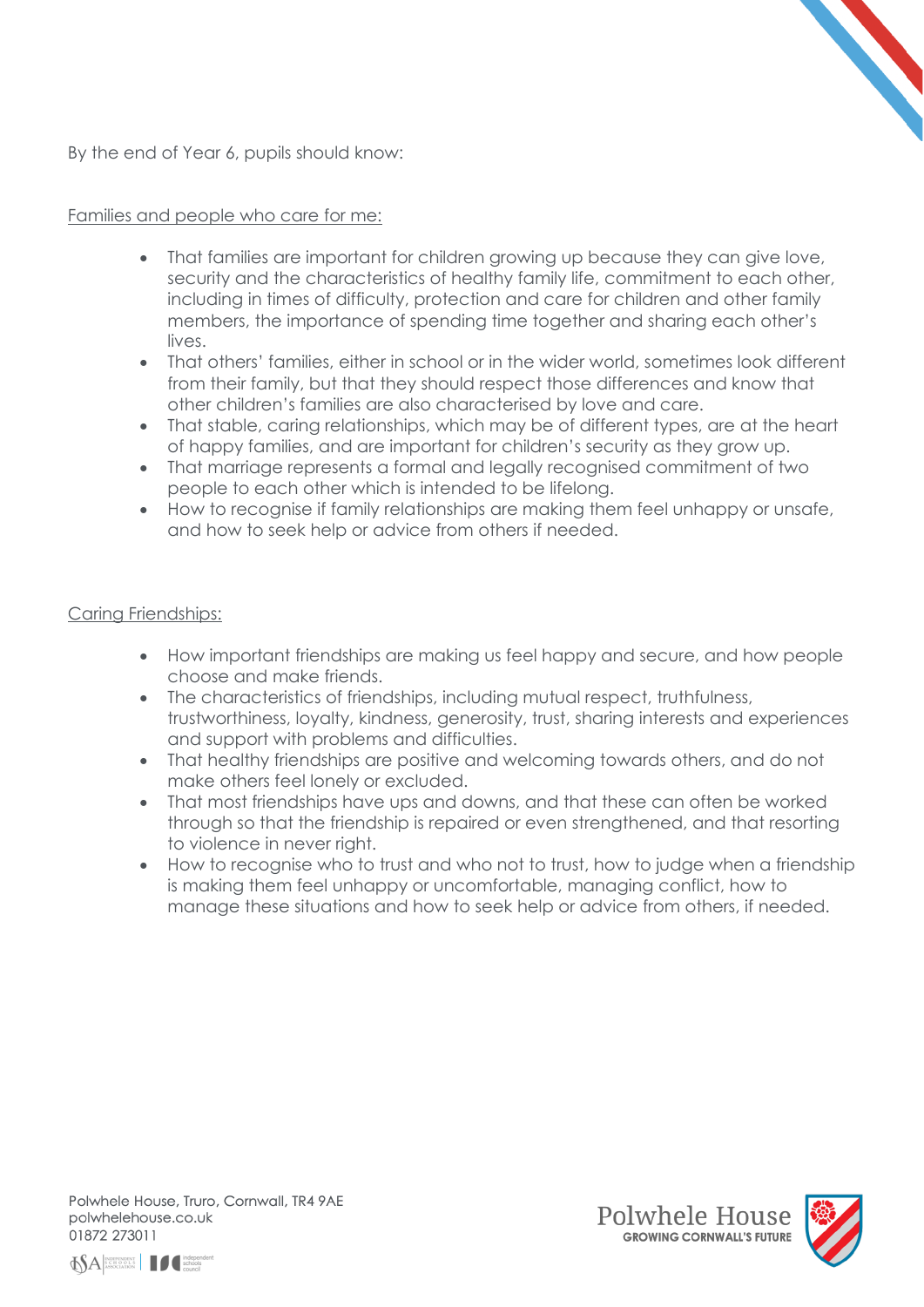

#### Respectful relationships:

- The importance of respecting others, even when they are very different from them (for example, physically, in character, personality or backgrounds), or make different choices or have different preferences or beliefs.
- Practical steps they can take in a range of different contexts to improve or support respectful relationships.
- The conventions of courtesy and manners.
- The importance of self-respect and how this links to their own happiness.
- That in school and in wider society they can expect to be treated with respect by others, and that in turn they should show due respect to others, including those in positions of authority. Marriage in England and Wales is available to both opposite sex and same sex couples. The Marriage (Same Sex Couples) Act 2013 extended marriage to same sex couples in England and Wales. The ceremony through which a couple get married may be civil or religious.
- About different types of bullying (including cyberbullying), the impact of bullying, responsibilities of bystanders (primarily reporting bullying to an adult) and how to get help.
- What a stereotype is, and how stereotypes can be unfair, negative or destructive.
- The importance of permission-seeking and giving in relationships with friends, peers and adults.

#### Online relationships:

- That people sometimes behave differently online, including by pretending to be someone they are not.
- That the same principles apply to online relationships as to face-to face relationships, including the importance of respect for others online including when we are anonymous.
- The rules and principles for keeping safe online, how to recognise risks, harmful content and contact, and how to report them.
- How to critically consider their online friendships and sources of information including awareness of the risks associated with people they have never met.
- How information and data is shared and used online.





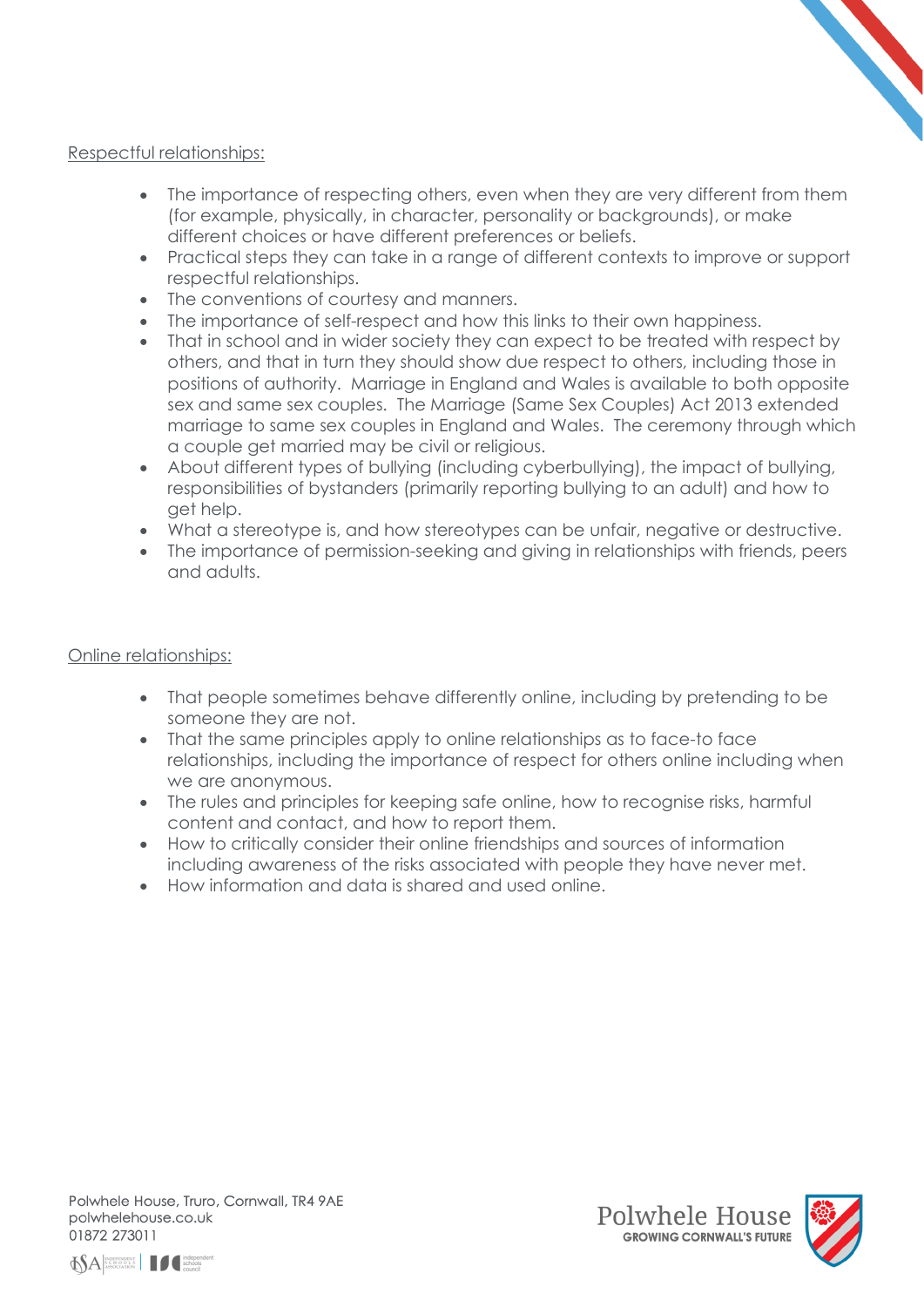Being safe:

- What sort of boundaries are appropriate in friendships with peers and others (including in a digital context).
- About the concept of privacy and the implications of it for both children and adults; including that it is not always right to keep secrets if they relate to being safe.
- That each person's body belongs to them, and the differences between appropriate and inappropriate or unsafe physical, and other, contact.
- How to respond safely and appropriately to adults they may encounter (in all contexts, including online) whom they do not know.
- How to recognise and report feelings of being unsafe or feeling bad about any adult.
- How to ask for advice or help for themselves or others, and to keep trying until they are heard.
- How to report concerns or abuse, and the vocabulary and confidence needed to do so.
- Where to get advice e.g., family, school and/or other sources.

By the end of Senior School pupils should know:

#### Families:

- That there are different types of committed, stable relationships.
- How these relationships might contribute to human happiness and their importance for bringing up children.
- What marriage is, including their legal status e.g., that marriage carries legal rights and protections not available to couples who are cohabiting or who have married, for example, in an unregistered religious ceremony.
- Why marriage is an important relationship choice for many couples and why it must be freely entered into.
- The characteristics and legal status of other types of long-term relationships.
- The roles and responsibilities of parents with respect to raising of children, including the characteristics of successful parenting.
- How to: determine whether other children, adults or sources of information are trustworthy: judge when a family, friend, intimate or other relationship is unsafe (and to recognise this in others' relationships); and, how to seek advice, including reporting concerns about others, if needed.

#### Respectful relationships' including friendships:

- The characteristics of positive and healthy friendships (in all contexts, including online) including trust, respect, honesty, kindness, generosity, boundaries, privacy, consent and the management of conflict, reconciliation and ending relationships. This includes different (non-sexual) types of relationship.
- Practical steps they can take in a range of different contexts to improve or support respectful relationships.

Polwhele House, Truro, Cornwall, TR4 9AE polwhelehouse.co.uk 01872 273011





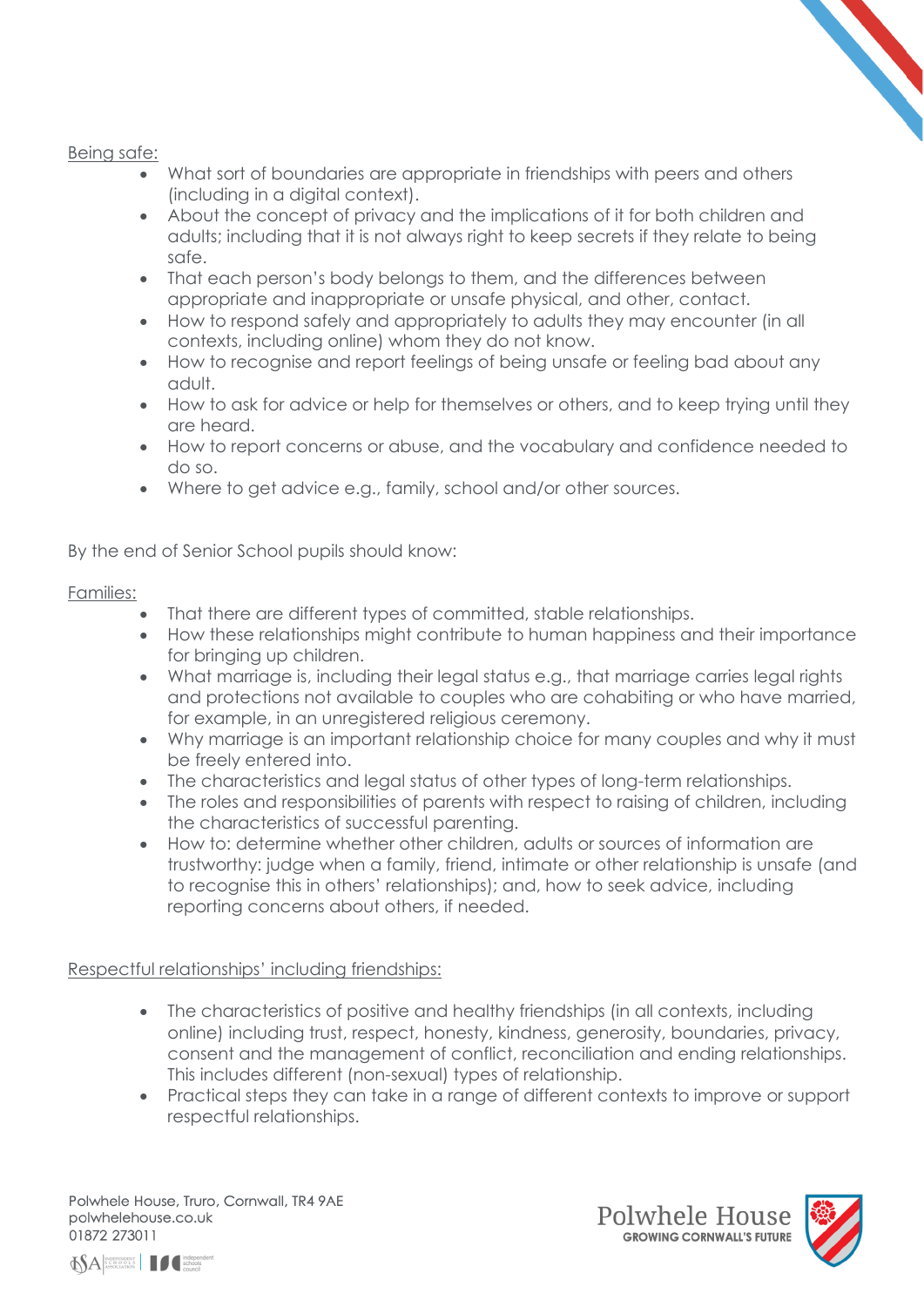- How stereotypes, in particular stereotypes based on sex, gender, race, religion, sexual orientation or disability, can cause damage (e.g., how they might normalise non-consensual behaviour or encourage prejudice).
- That in school and in wider society they can expect to be treated with respect by others, and that in turn they should show due respect to others, including people in positions of authority and due tolerance of other people's beliefs.
- About different types of bullying (including cyberbullying), the impact of bullying, responsibilities of bystanders to report bullying and how and where to get help.
- That some types of behaviour within relationships are criminal, including violent behaviour and coercive control.
- What constitutes sexual harassment and sexual violence and why these are always unacceptable.
- The legal rights and responsibilities regarding equality (particularly with reference to the protected characteristics as defined in the Equality Act 2010) and that everyone is unique and equal.

#### Intimate and sexual relationships, including sexual health:

- How to recognise the characteristics and positive aspects of healthy one-to-one intimate relationships, which include mutual respect, consent, loyalty, trust, shared interests and outlook, sex and friendship.
- That all aspects of health can be affected by choices they make in sex relationships, positively or negatively, e.g., physical, emotional, mental, sexual and reproductive health and wellbeing.
- The facts about reproductive health, including fertility, and the potential impact of lifestyle on fertility for men and women and menopause.
- That there are a range of strategies for identifying and managing sexual pressure, resisting pressure and not pressuring others.
- That they have a choice to delay sex or enjoy intimacy without sex.
- The facts about the full range of contraceptive choices, efficacy and options available.
- That facts about pregnancy including miscarriage.
- That there are choices in relation to preanancy (with medically and legally accurate, impartial information on all options, including keeping the baby, adoption, abortion and where to get further help).
- How the different sexually transmitted infections (STIs), including HIV/AIDs, are transmitted, how risk can be reduced through safer sex (including through condom use) and the importance of and facts about testing.
- About the prevalence of some STIs, the impact they can have on those who contract them and key facts about treatment.
- How the use of alcohol and drugs can lead to risky sexual behaviour.
- How to get further advice, including how and where to access confidential sexual and reproductive health advice and treatment.
- How these relationships might contribute to human happiness and their importance for bringing up children.
- What marriage is, including their legal status e.g., that marriage carries legal rights and protections not available to couples who are cohabiting or who have married, for example, in an unregistered religious ceremony.





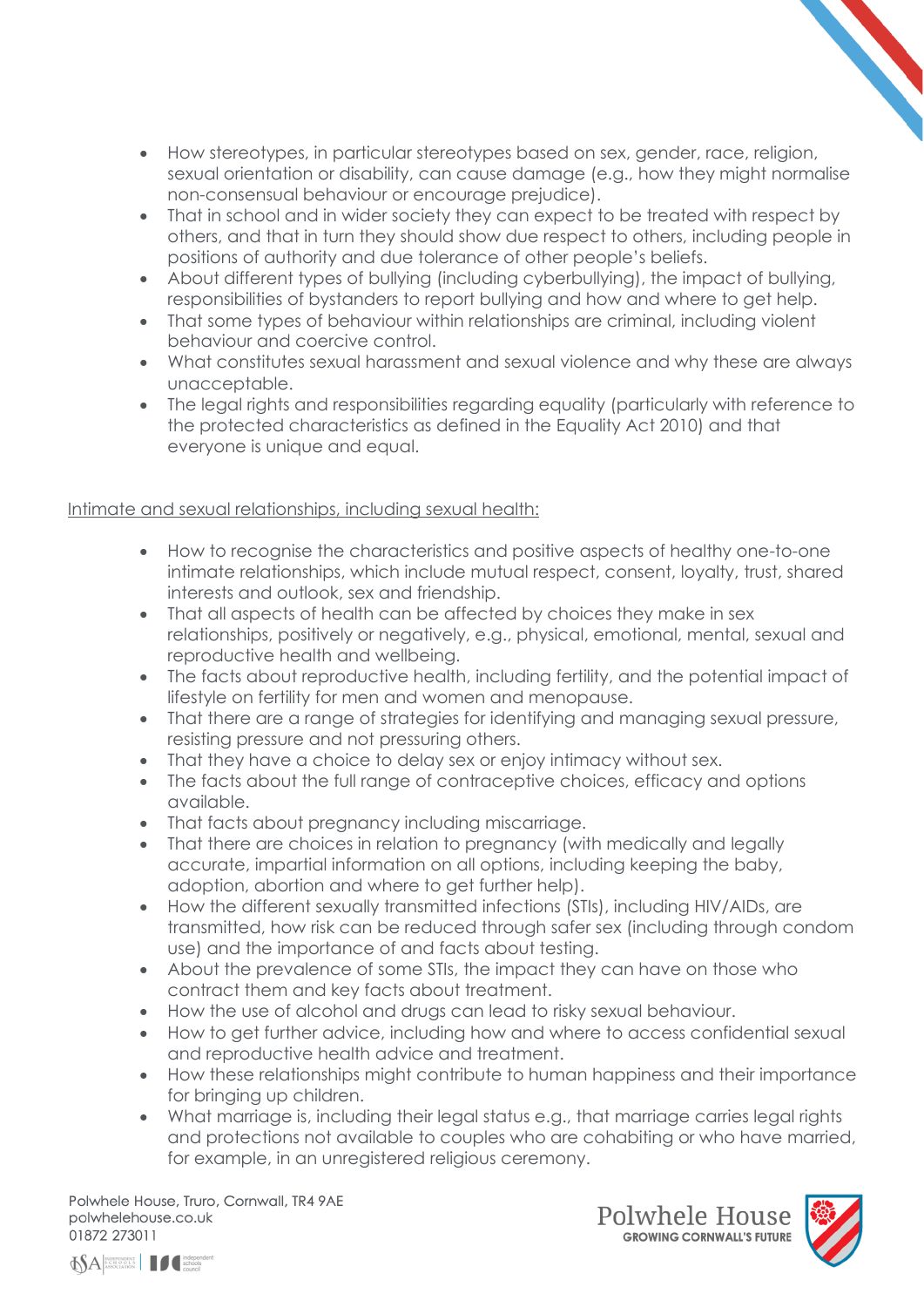- Why marriage is an important relationship choice for many couples and why it must be freely entered into.
- The characteristics and legal status of other types of long-term relationships.
- The roles and responsibilities of parents with respect to raising of children, including the characteristics of successful parenting.
- How to: determine whether other children, adults or sources of information are trustworthy; judge when a family, friend, intimate or other relationship is unsafe (and to recognise this in others' relationships); and, how to seek help or advice, including reporting concerns about others, if needed.

#### Online and media:

- Their rights, responsibilities and opportunities online, including that the same expectations of behaviour apply in all contexts, including online.
- About online risks, including that of any material someone provides to another has the potential to be shared online and the difficulty of removing potentially compromising material placed online.
- Not to provide material to others that they would not want shared further and not to share personal material which is sent to them.
- What to do and where to get support to report material or manage issues online.
- The impact of viewing harmful content.
- That specifically sexually explicit material e.g., pornography presents a distorted picture of sexual behaviours, can damage the way people see themselves in relation to others and negatively affect how they behave towards sexual partners.
- That sharing and viewing indecent images of children (including those created by children) is a criminal offence which carries severe penalties including jail and is a safeguarding concern.
- How information and data is generated, collected, shared and used online.

#### Being safe:

- The concepts of, and laws relating to, sexual consent, sexual exploitation, abuse, grooming, coercion, harassment, rape, domestic abuse, forced marriage, honourbased violence and FGM, and how these can affect current and future relationships.
- How people can actively communicate and recognise consent from others, including sexual consent, and how and when consent can be withdrawn (in all contexts, including online).



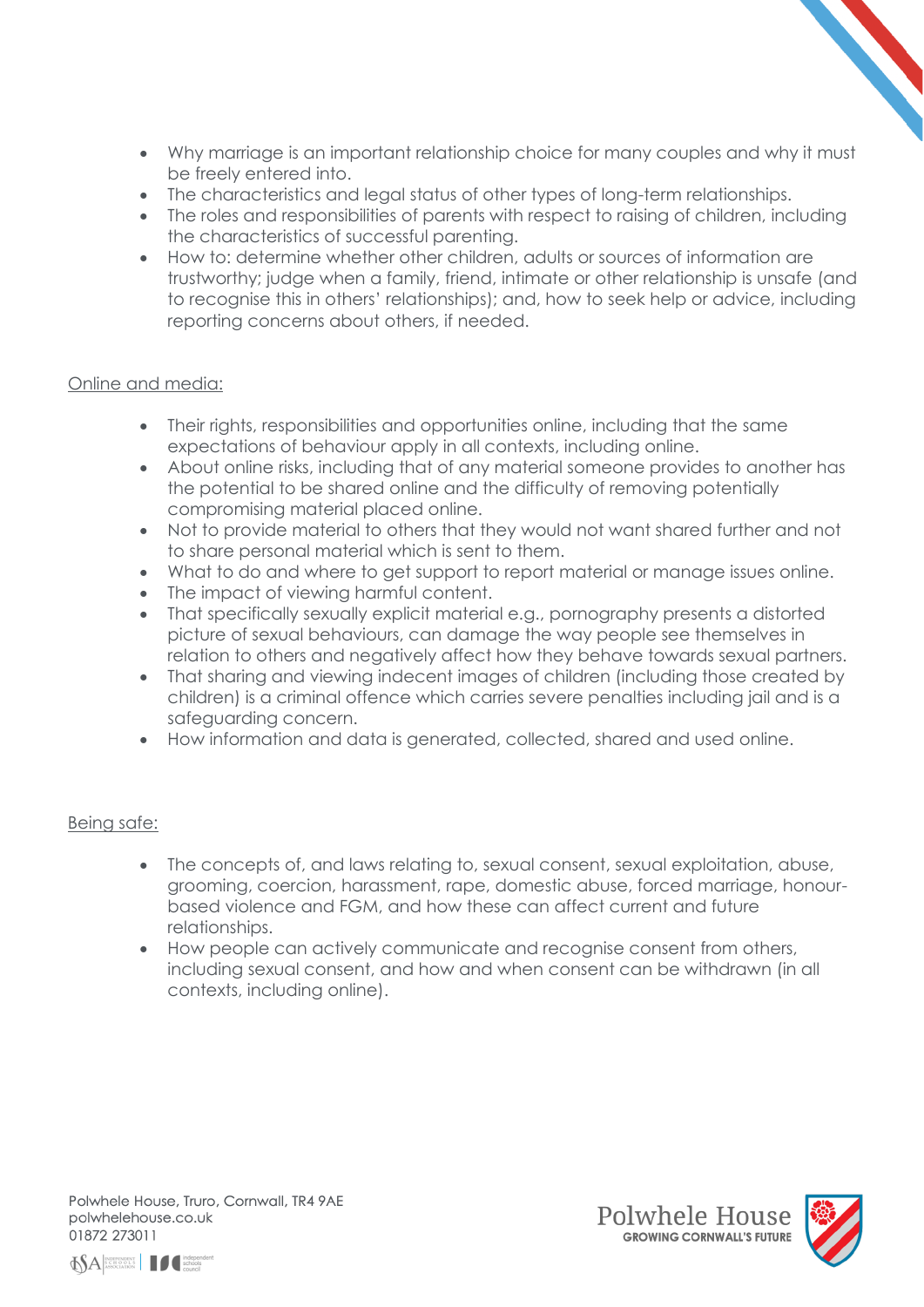

#### **Assessment**

In accordance with the RSHE statutory guidance, we ensure that regular feedback is provided on pupils' progress, and that teaching is assessed and assessments used to identify where pupils need extra support or intervention. Teachers of RSHE (Life Skills) plan, teach and access the subject in accordance with the high expectations across the School in other subject areas. Akin to the processes and documents involved in assessment across the range of subjects taught at Polwhele House, regular assessment takes place for Life Skills/RSHE and provides information about individual pupil progress, knowledge and understanding of the content of the curriculum. Each pupil has a Life Skills book for recording their ideas, responses and work. See the Life Skills Policy and Curriculum.

#### **Inclusion and Equal Opportunities**

The school recognises that pupils with special educational needs and/or disabilities may need to receive differentiated material and teaching styles, as appropriate. We are aware of the cultural diversity of our pupils and of the wider community and educate pupils to understand and respect differences in customs and beliefs. The needs of EAL pupils are acknowledged and teachers will ensure that materials will be presented in a clear and understandable way. We comply with the relevant requirements of the Equal Opportunities Act 2010 and do not unlawfully discriminate against pupils because of their age, sex, race, disability, religion, belief, gender reassignment, pregnancy or maternity, marriage or civil partnership, or sexual orientation (collectively known as protected characteristics).

The school ensures that it considers the makeup and needs of the pupil body and takes this into account in the design and teaching of inclusive relationships education and sex and relationships education. The school will consider whether it is appropriate or necessary to put in place additional support for pupils with particular protected characteristics. This may include positive action to support girls, as although anyone can experience sexual harassment and violence, research indicates that girls are disproportionately affected.

The school will be responsive to issues such as sexual violence and sexual harassment, sexism, homophobia and stereotypes and will take positive action to build a culture of respect where such issues will not be tolerated and any incidences are identified and tackled. See Child Protection Policy and Procedures.

The school is committed to the approach that the starting point should always be that there is a zero tolerance approach to sexual violence and sexual harassment and it is never acceptable and it will not be tolerated. Sexual violence or sexual harassment will not be passed off as "banter", "just having a laugh", "part of growing up" or "boys will be boys" as the school recognises that this can lead to a culture of unacceptable behaviours and an unsafe environment for children. The School will act as though sexual harassment and online sexual abuse are happening, even when there are no specific complaints or reports about it.

The School will consider ways to foster healthy and respectful peer-to-peer communication and behaviour between boys and girls, and provide an environment which challenges perceived limits on pupils based on their gender or any other characteristic, including through these subjects and as part of a whole school approach





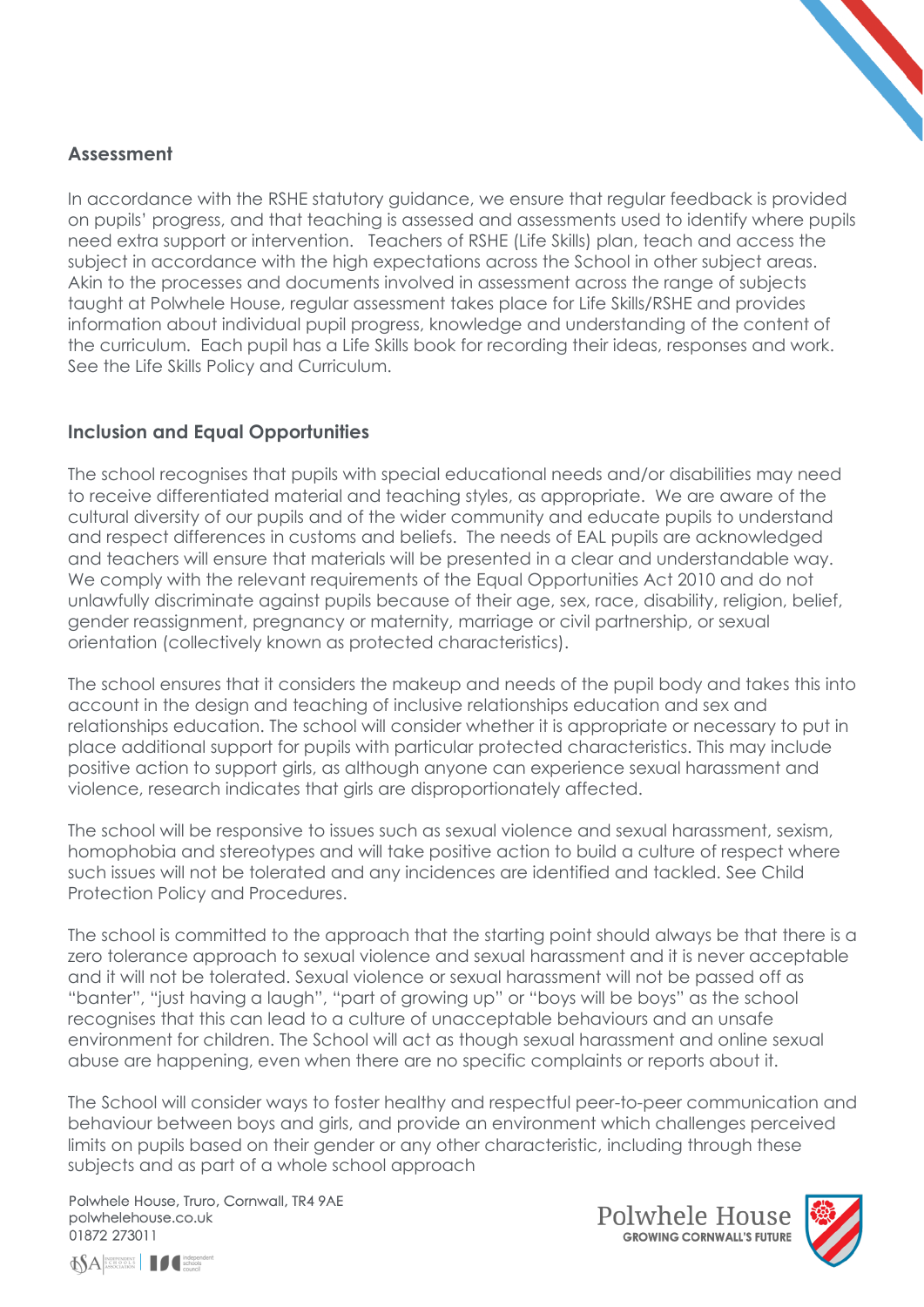

#### **Partnership with Parents and the Right to Withdraw from RSE**

Parents have an active role in developing our policy and have been consulted on it's development. They are sent an email that shares what will be covered in the curriculum at the start of each academic year. We are committed to work closely with parents by providing information and advice through our newsletter. The Managing Council oversees the policy and it is discussed annually at the Managing Council meeting. Polwhele House recognises that RSE is the right and responsibility of the parent. It aims to provide RSE to support parents in fulfilling their responsibility.

In communicating with parents, we aim to give enough notice for them to raise any concerns or seek further information on the content of lessons.

Parents have the right to withdraw their son or daughter from sex education, which is not part of the science curriculum throughout the school. They can do so in writing to the Head. On receipt of such a letter, she will invite the parents to a meeting, at which she will explain what the school's policy is and seek to accommodate the wishes and/or concerns of the parent. If this is not possible, the pupil will be withdrawn from RSE for the sex education lessons and placed in another class where suitable work and supervision will be provided.

Parents do not have the right to withdraw their child from the relationships part of the curriculum.

#### **Safeguarding, Confidentiality and Advice**

The School will follow Keeping Children Safe in Education (KCSIE) and will ensure children are taught about safeguarding, including about how to stay safe online. Open forums to discuss potentially sensitive issues will be made available to children. Children are made aware of how to raise concerns or make a report and how any report will be handled through the Pupil Information board, Life Skills lessons and the Confidentiality Issues for Pupils Policy (and childfriendly version). See the Life Skills Curriculum and Policy.

The School recognises that a one size fits all approach may not be appropriate for all children, and a more personalised or contextualised approach for more vulnerable children, victims of abuse and some SEND children might be needed.

Teachers will follow the School's policy on confidentiality between themselves and children and manage an appropriate level of confidentiality. Pupils should be reassured that their best interests will be maintained, but teachers cannot offer or promise absolute confidentiality.

Polwhele House recognises that the RSE programme can raise issues in which advice and confidentiality may be necessary. Teachers will follow the School's Safeguarding and Child Protection Policy if a child protection issue is raised.

We believe that our duty is to provide a general education on pastoral matters and issues and not to offer individual advice, information and counselling on aspects of sexual behaviour and contraception. However, sources of professional advice are identified when appropriate.





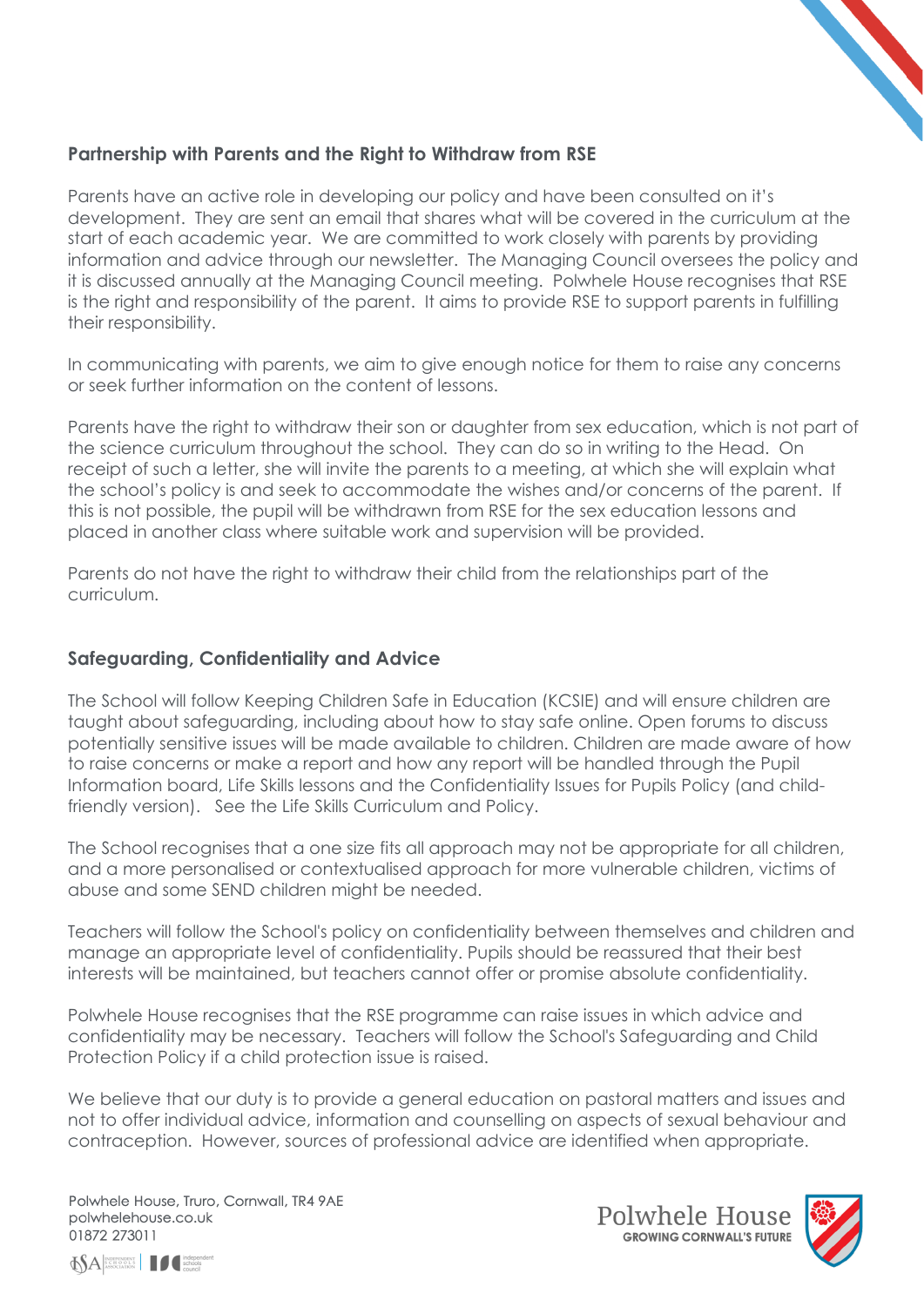

If a member of staff has a child protection concern s/he must refer this to the school's DSL. They can also contact the MARU directly. Contact details are in the school's Child Protection Policy and Procedures.

#### **Science Curriculum.**

The statutory requirement for the science curriculum is that by the end of Year 9 young people will know:

- That fertilisation is the fusion of a male and female cell;
- About the physical and emotional changes that take place during adolescence;
- About the human reproductive system, including the menstrual cycle and fertilisation
- How the foetus develops in the uterus;
- How the growth and reproduction of bacteria and the replication of viruses can affect health.

By the end of Year 11, young people are expected to understand 'the way in which hormonal control occurs, including the effects of sex hormones; some medical uses of hormones, including the control and promotion of fertility; the defence mechanisms of the body; how sex is determined in humans.'

#### **Monitoring, Evaluation and Review**

The RSE programme will monitored by the Head and Deputy Head.

Evaluation will use:

- Lesson observation:
- Form tutor lesson evaluations:
- Discussions with teachers delivering RSE;
- Student voice through the school council and the pupil communication box;
- Parental feedback:

This policy will be reviewed annually as well as in response to:

- Feedback from pupils:
- Feedback from staff
- Feedback from parents
- Changes in the statutory requirements or quidance issued.

As part of the process of monitoring the curriculum an audit of the training needs of all staff will be carried out and support and training offered as appropriate.